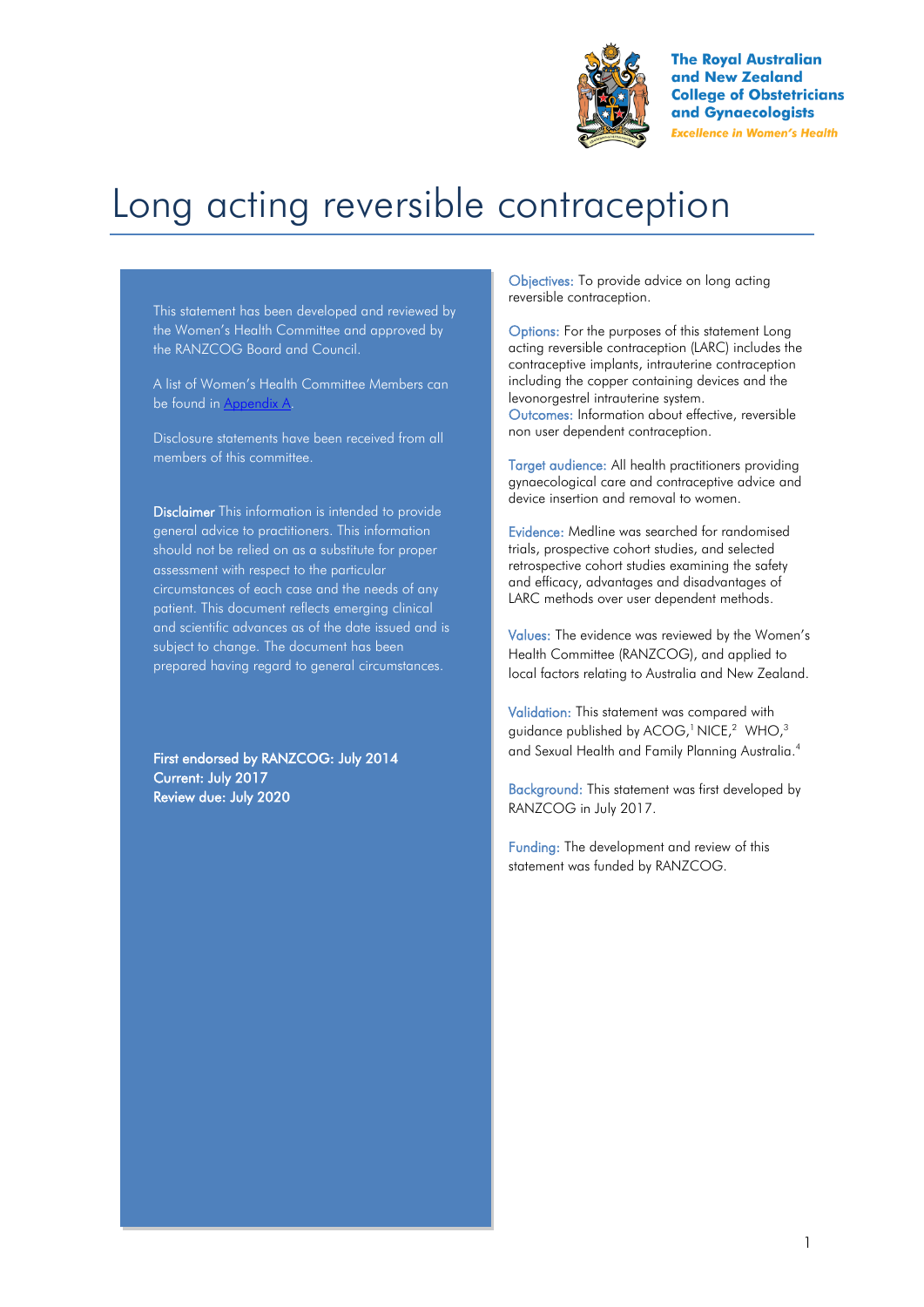### **Table of Contents**

| 1.             |  |
|----------------|--|
| 2.             |  |
| 3.             |  |
|                |  |
|                |  |
| 4.             |  |
|                |  |
|                |  |
|                |  |
|                |  |
| 5 <sub>1</sub> |  |
| 6.             |  |
| 7.             |  |
|                |  |
|                |  |
|                |  |
|                |  |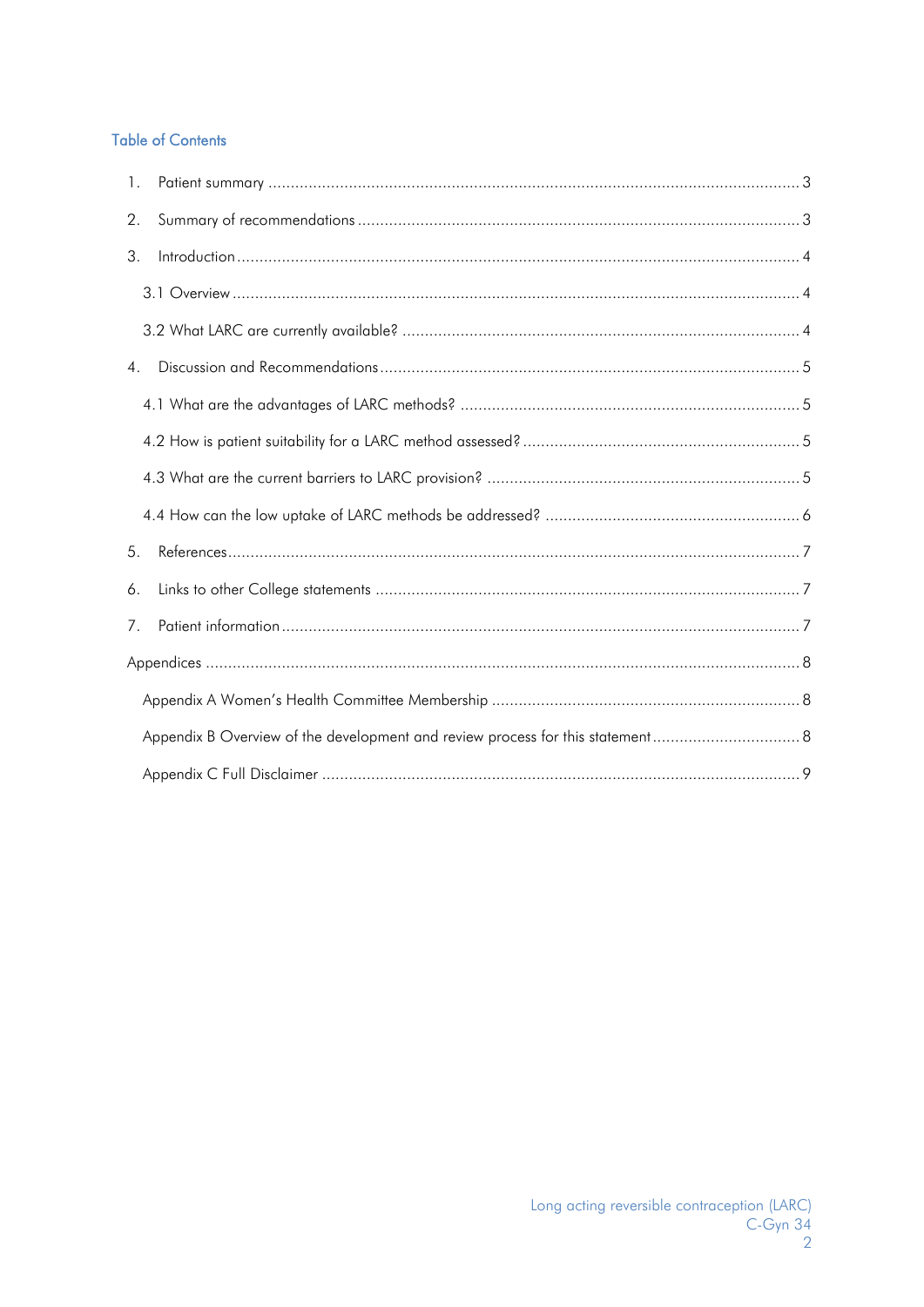## <span id="page-2-0"></span>1. Patient summary

Long acting reversible contraception (LARC) includes the contraceptive implants (Implanon NXT in Australia and Jadelle in New Zealand), the copper containing intrauterine devices (Cu-IUDs), and the lev+-onorgestrel intrauterine system (IUS).While uptake of LARC methods is increasing, rates in Australian and New Zealand still lag behind other similar countries.

LARC methods have the following advantages for women

- Are the most effective reversible methods available; are more effective at reducing unintended pregnancy than shorter acting methods.
- Have high rates of user satisfaction as indicated by high continuation rates
- Are set and forget methods that do not require daily adherence
- Require fewer visits to health services than many other methods
- Compared to using the pill for one year, LARC methods are more cost effective for women and governments because of the reduction in unplanned pregnancy.  $^{5,6}$  $^{5,6}$  $^{5,6}$
- Are easily reversible
- Are suitable for women of all ages including young nulliparous women
- Do not affect fertility after removal

The methods also have some non-contraceptive benefits such as reduction in menstrual bleeding and pain with the IUS and a reduction in dysmenorrhoea and pelvic pain with the implants.

# <span id="page-2-1"></span>2. Summary of recommendations

| <b>Recommendation 1</b>                                                                                                                                                                                                                          | <b>Grade and</b><br>reference      |
|--------------------------------------------------------------------------------------------------------------------------------------------------------------------------------------------------------------------------------------------------|------------------------------------|
| LARC methods are the most effective reversible methods of contraception<br>available and have high continuation and satisfaction rates amongst<br>users.                                                                                         | Evidence based<br>recommendation   |
|                                                                                                                                                                                                                                                  | Reference 3                        |
| <b>Recommendation 2</b>                                                                                                                                                                                                                          | <b>Grade and</b><br>reference      |
| There are very few contraindications to use of LARC methods and<br>according to the World Health Organization, the majority of women are<br>eligible for implants and intrauterine contraception (IUC) including young<br>and nulliparous women. | Consensus-based<br>recommendation  |
| <b>Recommendation 3</b>                                                                                                                                                                                                                          | Grade and<br>reference             |
| It is important that the barriers to LARCs uptake are addressed through<br>improved health practitioner knowledge and training.                                                                                                                  | Consensus-based<br>recommendations |
| <b>Recommendation 4</b>                                                                                                                                                                                                                          | <b>Grade and reference</b>         |
| When discussing contraception with women, health care practitioners<br>should discuss the risks and benefits of LARCs with women of all ages<br>and parity and recommend them as a first line method.                                            | Consensus-based<br>recommendation  |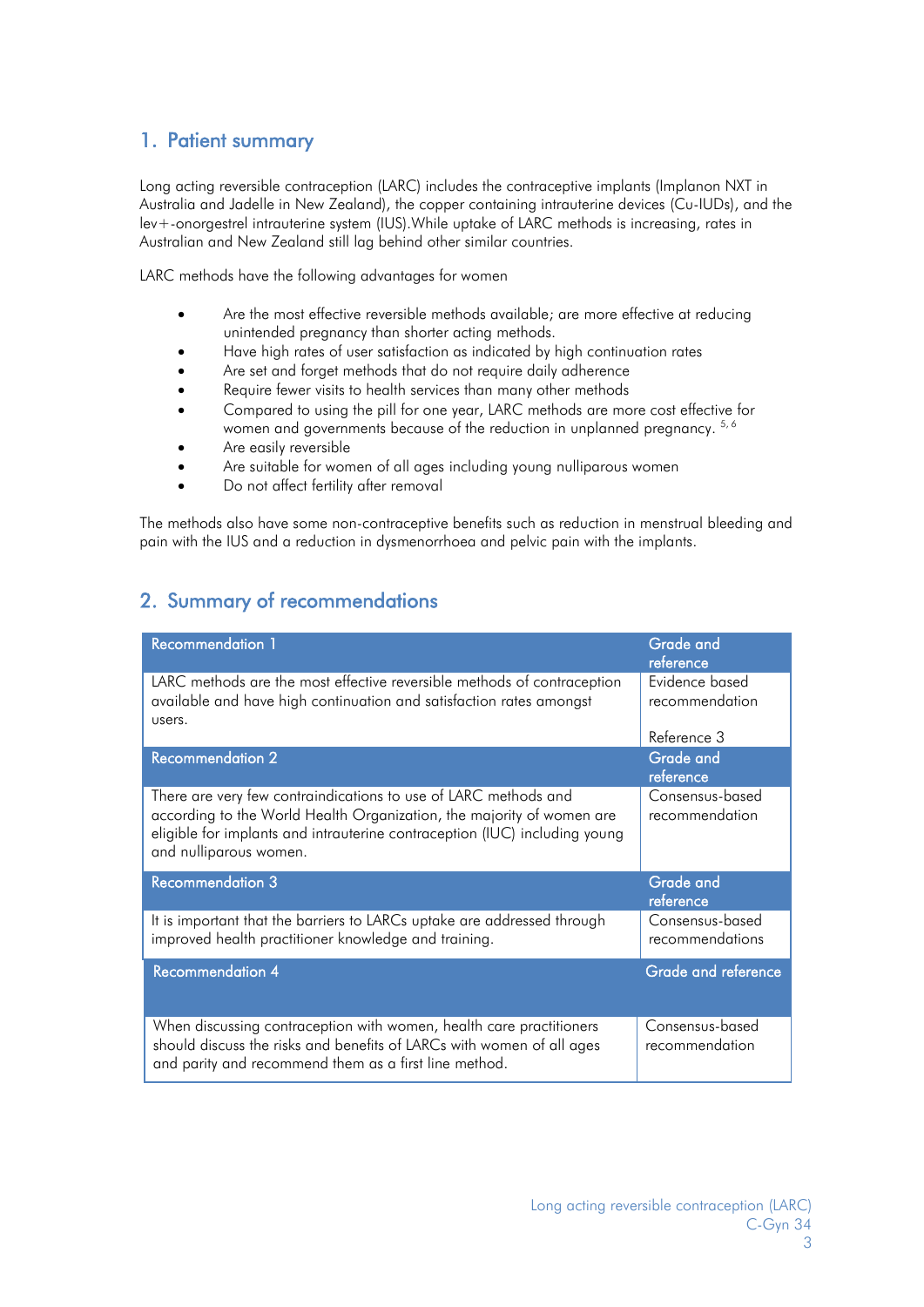# <span id="page-3-1"></span><span id="page-3-0"></span>3. Introduction

#### 3.1 Overview

Long acting reversible contraceptive methods included the progestogen-only subdermal implants (the 3 year Implanon NT containing etonorgestrel and the 5 year Jadelle two rod implant containing levonorgestrel), intrauterine contraceptive (IUC) methods — the hormonal levonorgestrel intrauterine system and copper intrauterine devices, which provide highly effective contraception for up to 5 and 10 years, respectively. Injectable contraception is no longer considered a LARC method because it is less effective than IUC and implants and is user-dependent (requires the user to return every 12 weeks for a repeat dose).A US study found that compared to women using contraceptive pills, patches or rings, the risk of unintended pregnancy in users of IUC and implants is reduced 20-fold[.](#page-6-9)<sup>7</sup>

LARC are proven to be an effective strategy in preventing unintended pregnancy. Despite evidence showing many benefits, the uptake of LARC in Australia and New Zealand is relatively low. The evidence shows up to 50% of pregnancies in Australia are unintended and this rate could significantly reduce if access to LARC methods is improved. Improved LARC access is supported by Family Planning Alliance Australia and internationally, since 2005, by the National Institute for Health and Care Excellence (NICE; formerly the National Institute for Health and Clinical Excellence) in the UK. The Royal Australian and New Zealand College of Obstetricians and Gynaecologists (RANZCOG) endorses the view that there is both a convincing health argument and an economic argument to expand LARC usage.

#### <span id="page-3-2"></span>3.2 What LARC are currently available?

LARC methods are those contraceptives that are not user dependant. Currently available intrauterine devices include the copper containing Cu T380 and Load Cu 375, and the levonorgestrel intrauterine systems (Mirena or Jaydess). The implant available in Australia is the etonorgestrel one rod system (Implanon NXT) and in New Zealand the two rod levonorgestrel implants (Jadelle).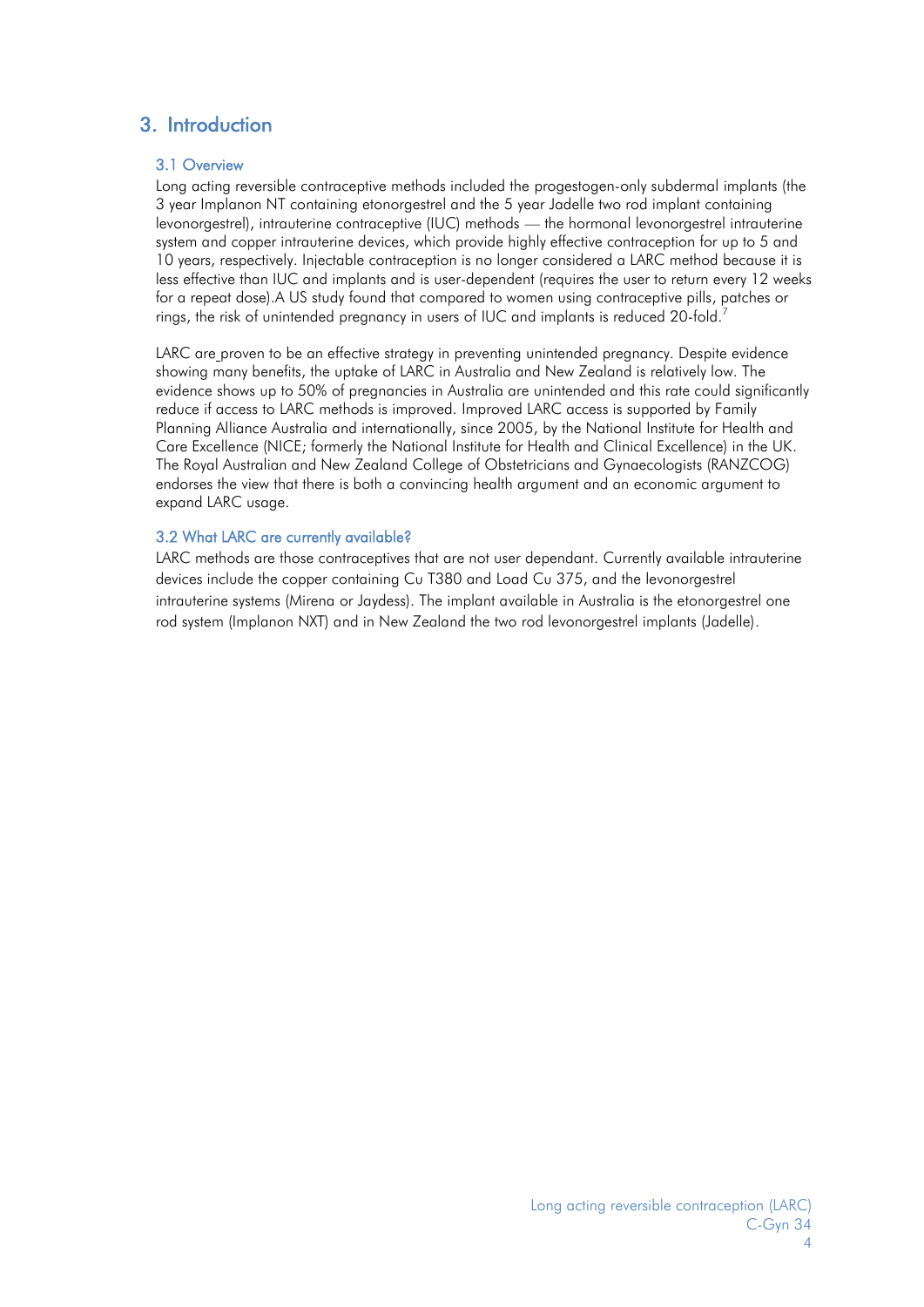## <span id="page-4-0"></span>4. Discussion and Recommendations

#### <span id="page-4-1"></span>4.1 What are the advantages of LARC methods?

Women using LARC methods have less chance of unintended pregnancy compared to women using user dependent methods. LARCs do not require daily adherence and are the most effective reversible methods available. They are also equally or more effective than female sterilisation. They have higher continuation rates than the oral contraceptive pill and very high satisfaction rates.<sup>[8](#page-6-10)</sup> All LARC methods are very cost-effective both in terms of the money spent by the patient (which may be high initially but is low over a one year period) and bring cost savings to governments in terms of the public health impact on reducing unintended pregnancies[.](#page-6-11) $^9$  Importantly, LARC methods are suitable for women of all ages and parity. In addition, IUC methods and implants are easily reversible and do not affect fertility after removal.

| <b>Recommendation 1</b>                                                                                                                                  | Grade and<br>reference           |
|----------------------------------------------------------------------------------------------------------------------------------------------------------|----------------------------------|
| LARC methods are the most effective reversible methods of<br>contraception available and have high continuation and satisfaction<br>rates amongst users. | Evidence-based<br>recommendation |
|                                                                                                                                                          | Reference 3                      |

#### <span id="page-4-2"></span>4.2 How is patient suitability for a LARC method assessed?

There are very few contraindications to use of LARC methods and according to the World Health Organization,<sup>[3](#page-6-2)</sup> the majority of women are eligible for implants and intrauterine contraception (IUC) including young, nulliparous women and those immediately postpartum. Guidance on assessment prior to IUC can be found in the RANZCOG statement "Intrauterine Contraception". The only absolute contraindications to IUD use are pregnancy, insertions after puerperal sepsis or septic abortion, unexplained vaginal bleeding, Gestational trophoblastic disease (GTD) with rising βhcg, endometrial cancer, distortion of the uterine cavity from fibroids or congenital abnormality, and current Pelvic Inflammatory Disease (PID).

The only absolute contraindication to use of implants is current breast cancer but the risks of use outweigh the benefits with severe cirrhosis, unexplained vaginal bleeding, past history of breast cancer.

| <b>Recommendation 2</b>                                                                                                                  | Grade and<br>reference            |
|------------------------------------------------------------------------------------------------------------------------------------------|-----------------------------------|
| There are very few contraindications to use of LARC methods and<br>according to the World Health Organization, the majority of women are | Consensus-based<br>recommendation |
| eligible for implants and intrauterine contraception (IUC) including<br>young, nulliparous women and those immediately postpartum.       |                                   |

#### <span id="page-4-3"></span>4.3 What are the current barriers to LARC provision?

<span id="page-4-4"></span>There appears to be a lack of accurate knowledge among providers and women about LARC methods, as well as insufficient training in LARC insertion and removal procedures and management of complications. A lack of appropriate remuneration for these procedures in general practice remains a barrier in Australia. Some women and providers have little awareness of the benefits of LARCs and hold misperceptions about the risks of infection and infertility and concerns about the potential side effects such as irregular bleeding.<sup>[10](#page-6-12)</sup> Modern IUC methods are not associated with infertility nor increased rates of PID (beyond the first 20 days) and are suitable for use in young and nulliparous women and continuity and satisfaction rates with all LARC methods are high, indicating that their side effects are acceptable for most users.<sup>[7,](#page-6-9) [8](#page-6-10)</sup>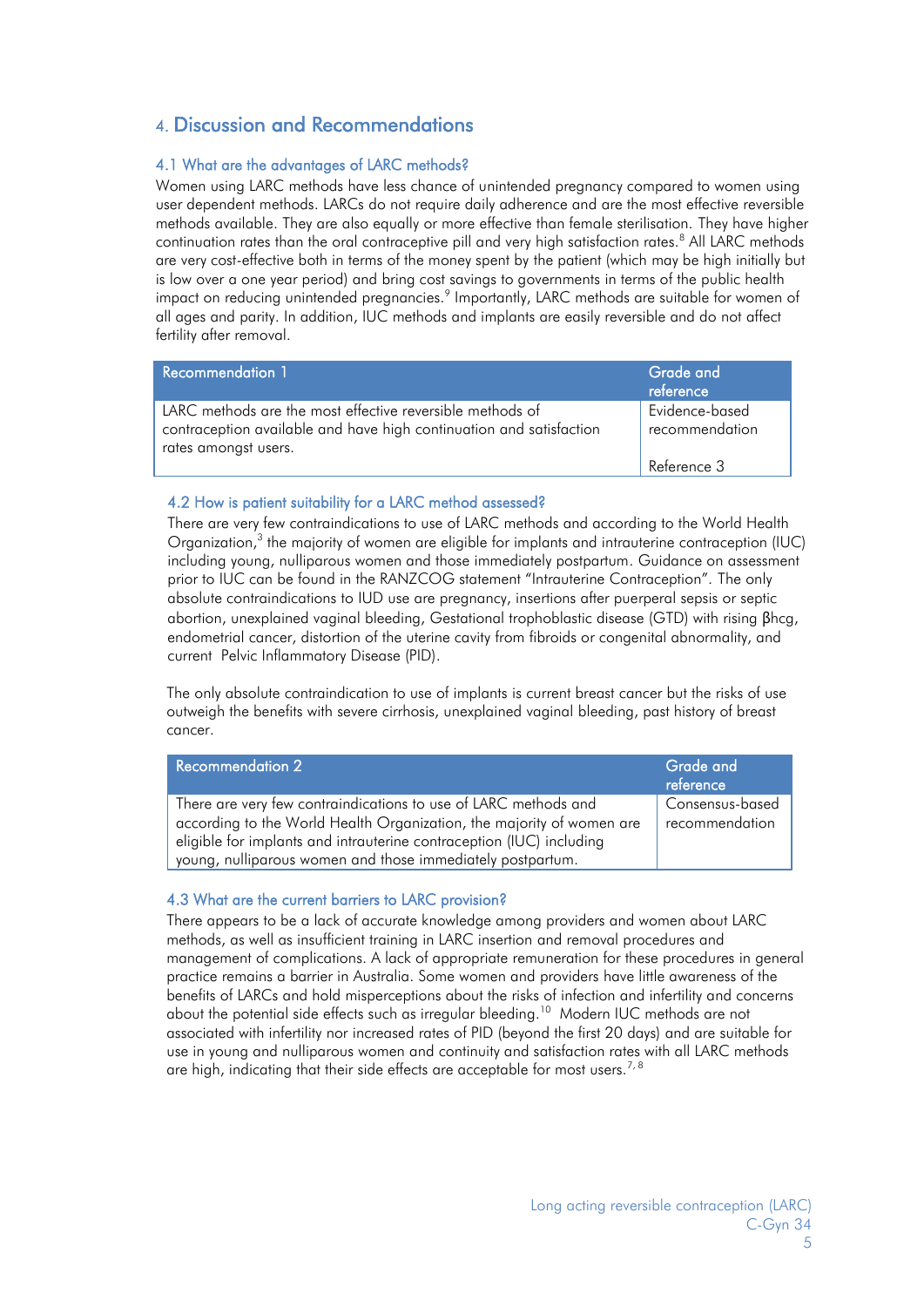#### 4.4 How can the low uptake of LARC methods be addressed?

Health professionals should update their knowledge of LARC methods and when discussing contraception, should provide information about the benefits of LARCs methods to all women including young women. LARC should be recommended as a first line method. Implant and IUD insertion requires specific skills, training and ongoing practice to maintain competence. These services are likely to be undertaken by obstetricians and gynaecologists, family planning clinics, trained general practitioners (GPs) and selected pregnancy termination clinics.

| <b>Recommendation 3</b>                                                                                                         | Grade and<br>reference            |
|---------------------------------------------------------------------------------------------------------------------------------|-----------------------------------|
| It is important that the barriers to LARCs uptake are addressed through<br>improved health practitioner knowledge and training. | Consensus-based<br>recommendation |
|                                                                                                                                 |                                   |
| <b>Recommendation 4</b>                                                                                                         | <b>Grade and</b><br>reference     |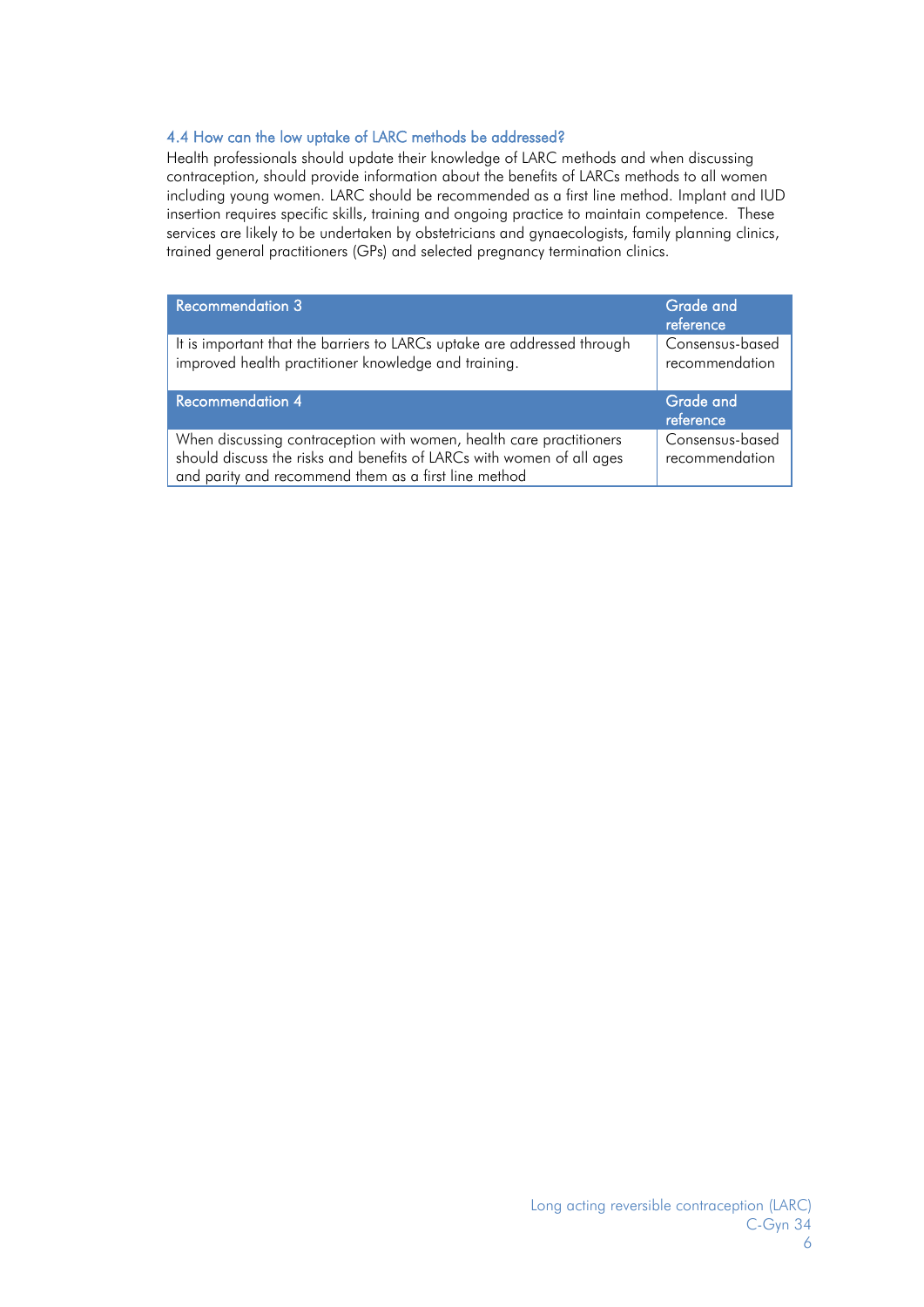# <span id="page-6-4"></span>4. References

- <span id="page-6-0"></span>1. American College of Obstetricians and Gynecologists Long-Acting Reversible Contraception Working Group. ACOG Committee Opinion no. 450: Increasing use of contraceptive implants and intrauterine devices to reduce unintended pregnancy, Obstetrics & Gynecology. 2009;114(6):1434-8.
- <span id="page-6-1"></span>2. National Institute for Health and Clinical Excellence. Long-acting reversible contraception. London: National Institute for Health and Clinical Excellence, 2005 October, 2005. Report No.
- <span id="page-6-2"></span>3. World Health Organization, Reproductive Health and Research, . Medical Eligibility Criteria for Contraceptive Use- 4th edition. Geneva: WHO, 2009.
- <span id="page-6-3"></span>4. Sexual Health and Family Planning Australia. Time for a change: increasing the use of long acting reversible contraception methods in Australia Sydney: FPNSW, 2013.
- <span id="page-6-7"></span>5. Black AY, Guilbert E, Hassan F, Chatziheofilou I, Lowin J, Jeddi M, et al. The Cost of Unintended Pregnancies in Canada: Estimating Direct Cost, Role of Imperfect Adherence, and the Potential Impact of Increased Use of Long-Acting Reversible Contraceptives, J Obstet Gynaecol Can. 2015;37(12):1086-97.
- <span id="page-6-8"></span>6. Heitmann RJ, Mumford SL, Hill MJ, Armstrong AY. Estimated economic impact of the levonorgestrel intrauterine system on unintended pregnancy in active duty women, Mil Med. 2014;179(10):1127- 32.
- <span id="page-6-9"></span>7. Winner B, Peipert JF, Zhao Q, Buckel C, Madden T, Allsworth JE, et al. Effectiveness of long-acting reversible contraception, New England Journal of Medicine. 2012;366(21):1998-2007.
- <span id="page-6-10"></span>8. Peipert JF, Zhao Q, Allsworth JE, al. e. Continuation and satisfaction of reversible contraception. , Obstet Gynecol 2011;117:1105-13.
- <span id="page-6-11"></span>9. I. M. LARC Guideline Development Group. The cost-effectiveness of long-acting reversible contraceptive methods in the UK: analysis based on a decision-analytic model developed for a National Institute for Health and Clinical Excellence (NICE) clinical practice guideline., Hum Reprod. 2008;23:1338-45.
- <span id="page-6-12"></span>10. Black KI, Sakhaei T, SM. G. A study investigating obstetricians and gynaecologist management of women requesting an intrauterine device, Australian and New Zealand Journal of Obstetrics and Gynaecology. 2010;50(2):184-8.
- <span id="page-6-13"></span>11. National Health and Medical Research Council. NHMRC additional levels of evidence and grades for recommendations for developers of guidelines. Canberra2009.

## <span id="page-6-5"></span>5. Links to other College statements

[Intrauterine contraception \(C-Gyn 03\)](https://www.ranzcog.edu.au/RANZCOG_SITE/media/RANZCOG-MEDIA/Women%27s%20Health/Statement%20and%20guidelines/Clinical-Obstetrics/Intrauterine-Contraception-(C-Gyn-3)-Board-Review-May-2016.pdf?ext=.pdf) 

## <span id="page-6-6"></span>6. Patient information

A range of RANZCOG Patient Information Pamphlets can be ordered via:

[https://www.ranzcog.edu.au/Womens-Health/Patient-Information-Guides/Patient-Information-](https://www.ranzcog.edu.au/Womens-Health/Patient-Information-Guides/Patient-Information-Pamphlets)**[Pamphlets](https://www.ranzcog.edu.au/Womens-Health/Patient-Information-Guides/Patient-Information-Pamphlets)**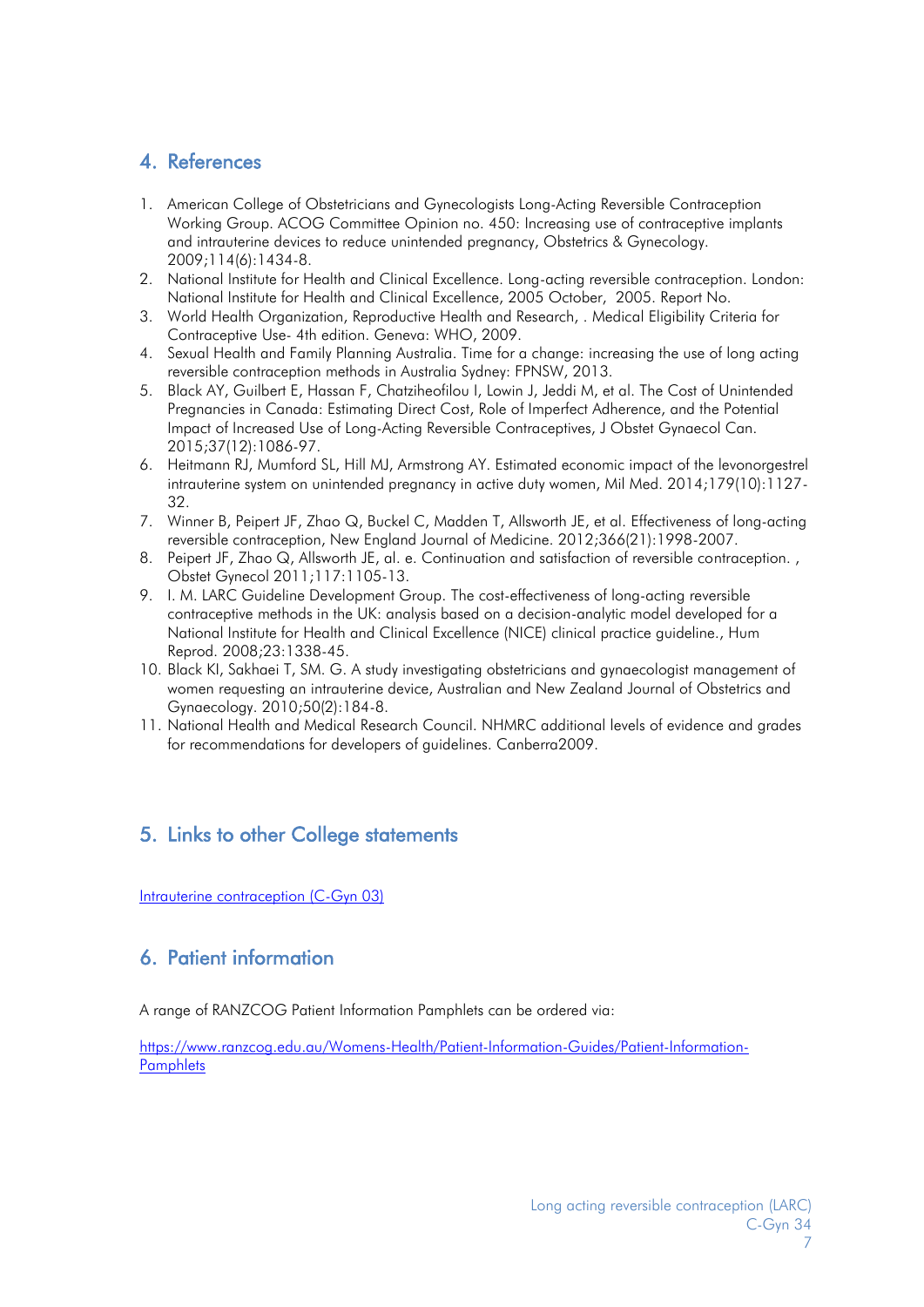# <span id="page-7-0"></span>**Appendices**

<span id="page-7-1"></span>Appendix A Women's Health Committee Membership

| <b>Name</b>                       | <b>Position on Committee</b>    |
|-----------------------------------|---------------------------------|
| Professor Yee Leung               | Chair                           |
| Dr Joseph Sgroi                   | Deputy Chair, Gynaecology       |
| Associate Professor Janet Vaughan | Deputy Chair, Obstetrics        |
| Associate Professor Ian Pettigrew | <b>EAC Representative</b>       |
| Dr Tal Jacobson                   | Member                          |
| Dr lan Page                       | Member                          |
| Dr John Regan                     | Member                          |
| Dr Craig Skidmore                 | Member                          |
| Associate Professor Lisa Hui      | Member                          |
| Dr Bernadette White               | Member                          |
| Dr Scott White                    | Member                          |
| Associate Professor Kirsten Black | Member                          |
| Dr Greg Fox                       | College Medical Officer         |
| Dr Marilyn Clarke                 | Chair of the ATSI WHC           |
| Dr Martin Byrne                   | <b>GPOAC</b> Representative     |
| Ms Catherine Whitby               | <b>Community Representative</b> |
| Ms Sherryn Elworthy               | Midwifery Representative        |
| Dr Amelia Ryan                    | Trainee Representative          |

#### <span id="page-7-2"></span>Appendix B Overview of the development and review process for this statement

i. Steps in developing and updating this statement

This statement was originally developed in July 2014 and most recently reviewed in July 2017. The Women's Health Committee carried out the following steps in reviewing this statement:

- Declarations of interest were sought from all members prior to reviewing this statement.
- Structured clinical questions were developed and agreed upon.
- An updated literature search to answer the clinical questions was undertaken.
- At the July 2017 WHC meeting, the existing consensus-based recommendations were reviewed and updated (where appropriate) based on the available body of evidence and clinical expertise. Recommendations were graded as set out below in Appendix B part iii). This statement was approved by RANZCOG Board on 1 August 2014.

#### ii. Declaration of interest process and management

Declaring interests is essential in order to prevent any potential conflict between the private interests of members, and their duties as part of the Women's Health Committee.

A declaration of interest form specific to guidelines and statements was developed by RANZCOG and approved by the RANZCOG Board in September 2012. The Women's Health Committee members were required to declare their relevant interests in writing on this form prior to participating in the review of this statement.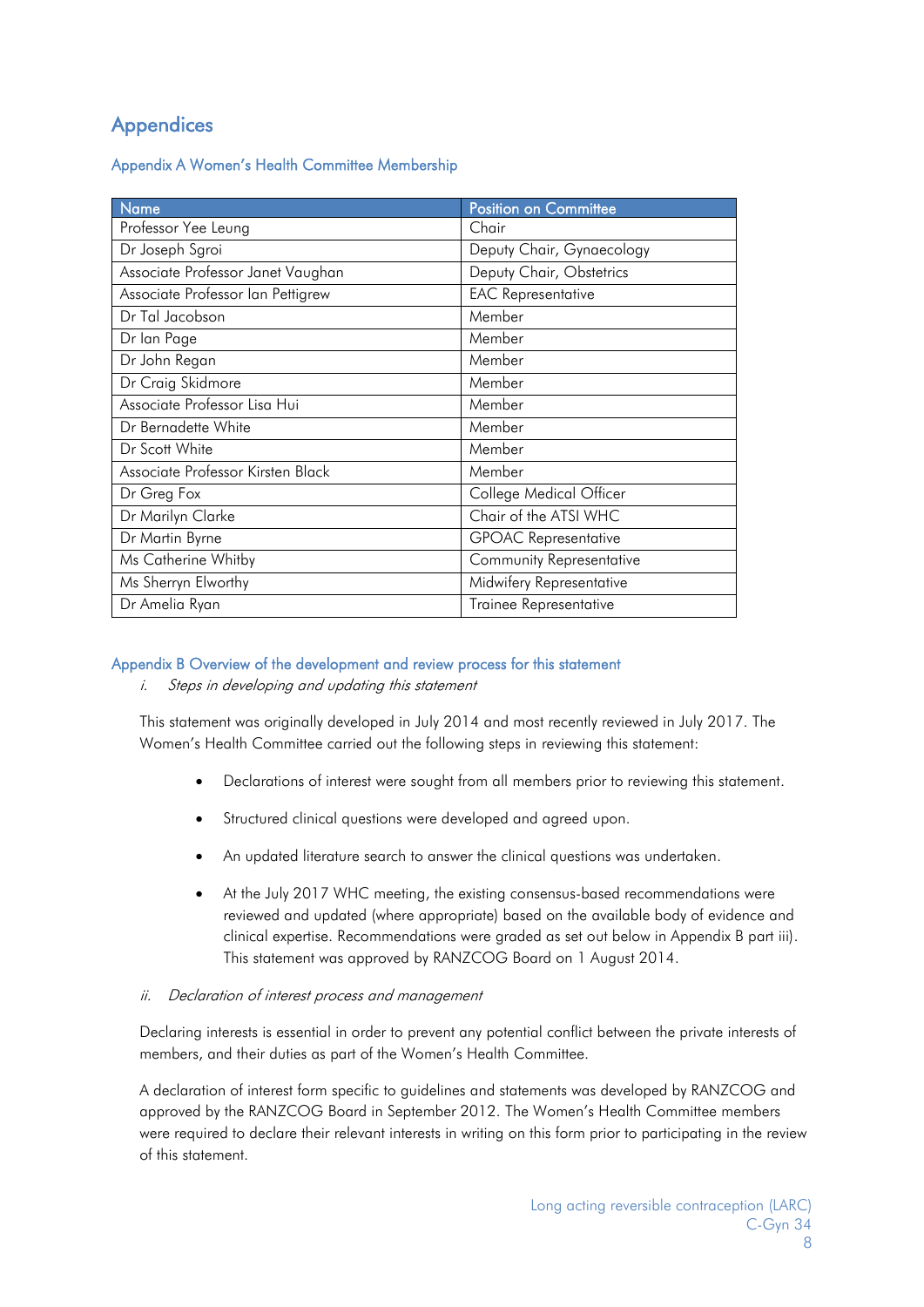Members were required to update their information as soon as they become aware of any changes to their interests and there was also a standing agenda item at each meeting where declarations of interest were called for and recorded as part of the meeting minutes.

There were no significant real or perceived conflicts of interest that required management during the process of updating this statement.

#### iii. Grading of recommendations

Each recommendation in this College statement is given an overall grade as per the table below, based on the National Health and Medical Research Council (NHMRC) Levels of Evidence and Grades of Recommendations for Developers of Guidelines.<sup>[11](#page-6-13)</sup> Where no robust evidence was available but there was sufficient consensus within the Women's Health Committee, consensus-based recommendations were developed or existing ones updated and are identifiable as such. Consensus-based recommendations were agreed to by the entire committee. Good Practice Notes are highlighted throughout and provide practical guidance to facilitate implementation. These were also developed through consensus of the entire committee.

| Recommendation category |              | Description                                                                                                    |
|-------------------------|--------------|----------------------------------------------------------------------------------------------------------------|
| Evidence-based          | A            | Body of evidence can be trusted to guide practice                                                              |
|                         | <sub>B</sub> | Body of evidence can be trusted to guide practice in most<br>situations                                        |
|                         | C            | Body of evidence provides some support for<br>recommendation(s) but care should be taken in its<br>application |
|                         | D            | The body of evidence is weak and the recommendation<br>must be applied with caution                            |
| Consensus-based         |              | Recommendation based on clinical opinion and expertise<br>as insufficient evidence available                   |
| Good Practice Note      |              | Practical advice and information based on clinical opinion<br>and expertise                                    |

#### <span id="page-8-0"></span>Appendix C Full Disclaimer

This information is intended to provide general advice to practitioners, and should not be relied on as a substitute for proper assessment with respect to the particular circumstances of each case and the needs of any patient.

This information has been prepared having regard to general circumstances. It is the responsibility of each practitioner to have regard to the particular circumstances of each case. Clinical management should be responsive to the needs of the individual patient and the particular circumstances of each case.

This information has been prepared having regard to the information available at the time of its preparation, and each practitioner should have regard to relevant information, research or material which may have been published or become available subsequently.